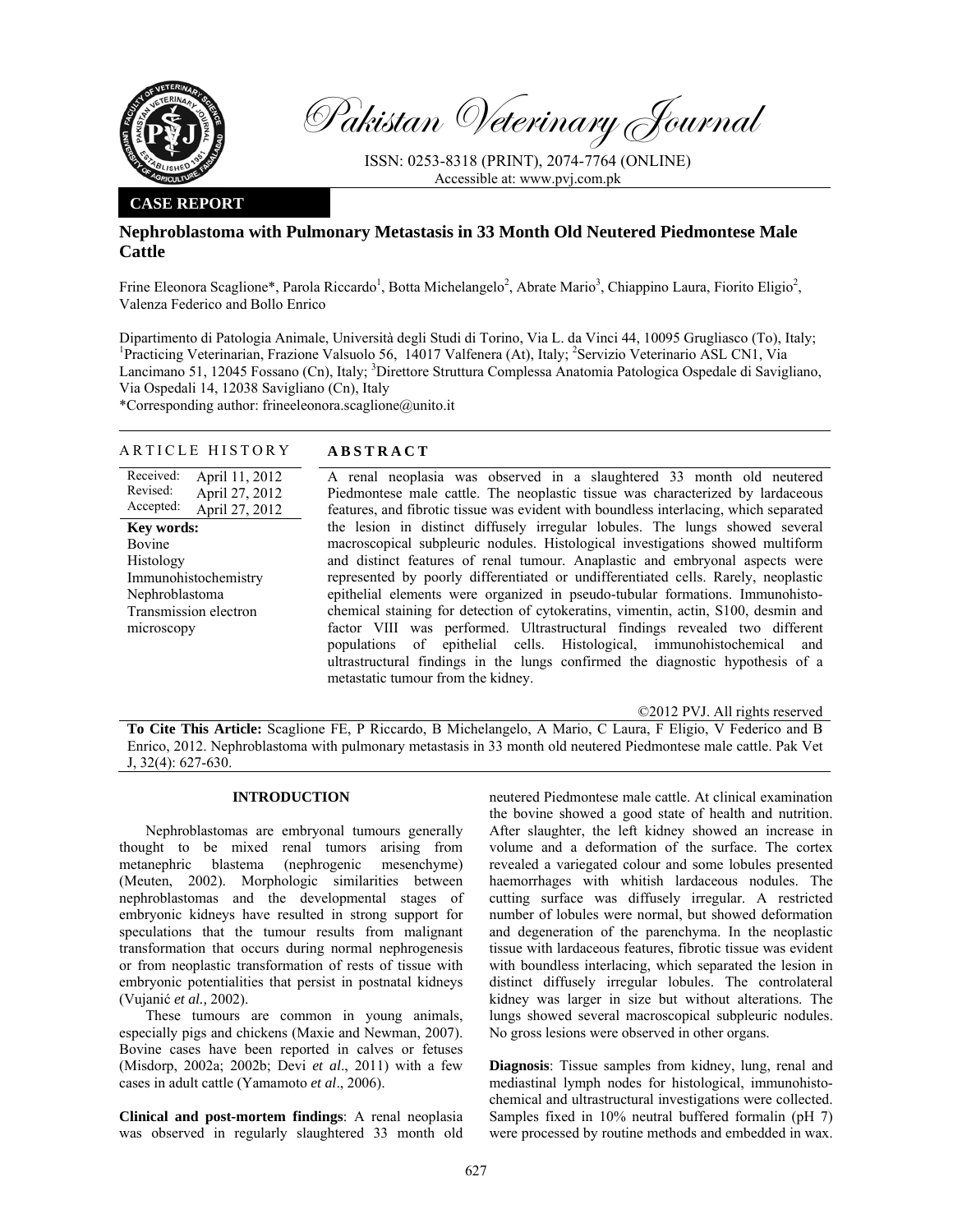Sections were cut at 4µm thickness, mounted on glass slides and stained with haematoxylin and eosin. Immunohistochemical staining for detection of cytokeratins (clone AE1/AE3, Dako Laboratories, Glostrup, Denmark), vimentin (clone V9, Dako Laboratories, Glostrup, Denmark) actin (clone HHF35, Dako Laboratories, Glostrup, Denmark), S100 (Dako Laboratories, Glostrup, Denmark), desmin (clone D33, Dako Laboratories, Glostrup, Denmark) and factor VIII (Dako Laboratories, Glostrup, Denmark) was also performed.

Samples processed for transmission electron microscopy (TEM) evaluations were fixed in 2.5% glutaraldehyde phosphate (pH 7.3) and stored at 4°C for 24 hours. After the post-fixation process (1% osmium for 2 hours and a quick wash out in 30% acetone) the samples were dehydrated in acetone and Spurr resin embedded. From each sample, using the ultramicrotome, thin sections  $(0.90 \mu m)$  were obtained, stained with toluidine blue, and subsequently ultrathin sections (70 nm) contrasted by uranyl acetate and Pb citrate were prepared. The grids were evaluated using a transmission electron microscope (Zeiss mod. EM 109 JD, Oberkochen, Germany).

#### **RESULTS**

Histopathological investigations showed multiform and distinct features of renal tumour. A prevalence and deployment of epithelial and mesenchymal element and



Fig. I: a) Bovine, kidney: increase in volume, variegated colour of the cortex, extensive areas of hemorrhagic necrosis and myxomatous white tissue. Lung: disseminated subpleuric nodules (arrows), b) Bovine, kidney: poorly differentiated and undifferentiated cells with large hyperchromatic nuclei and evident nucleoli. Neoplastic differentiated epithelial elements are organized in pseudo-tubular formations. (HE 400X), c) Bovine, kidney: immunopositivity of spindle cells in the stroma (Actin, 200X), d) Bovine, kidney: immunopositivity of differentiated neoplastic epithelial cells organized in pseudo-tubules (Cytokeratin, 400X), e) Bovine, kidney: focal cytoplasmic immunopositivity of undifferentiated cells (S100, 200X) and f) Bovine, kidney: immunopositivity of spindle cells in the stroma and in blastemal cells cytoplasm (Vimentin, 200X).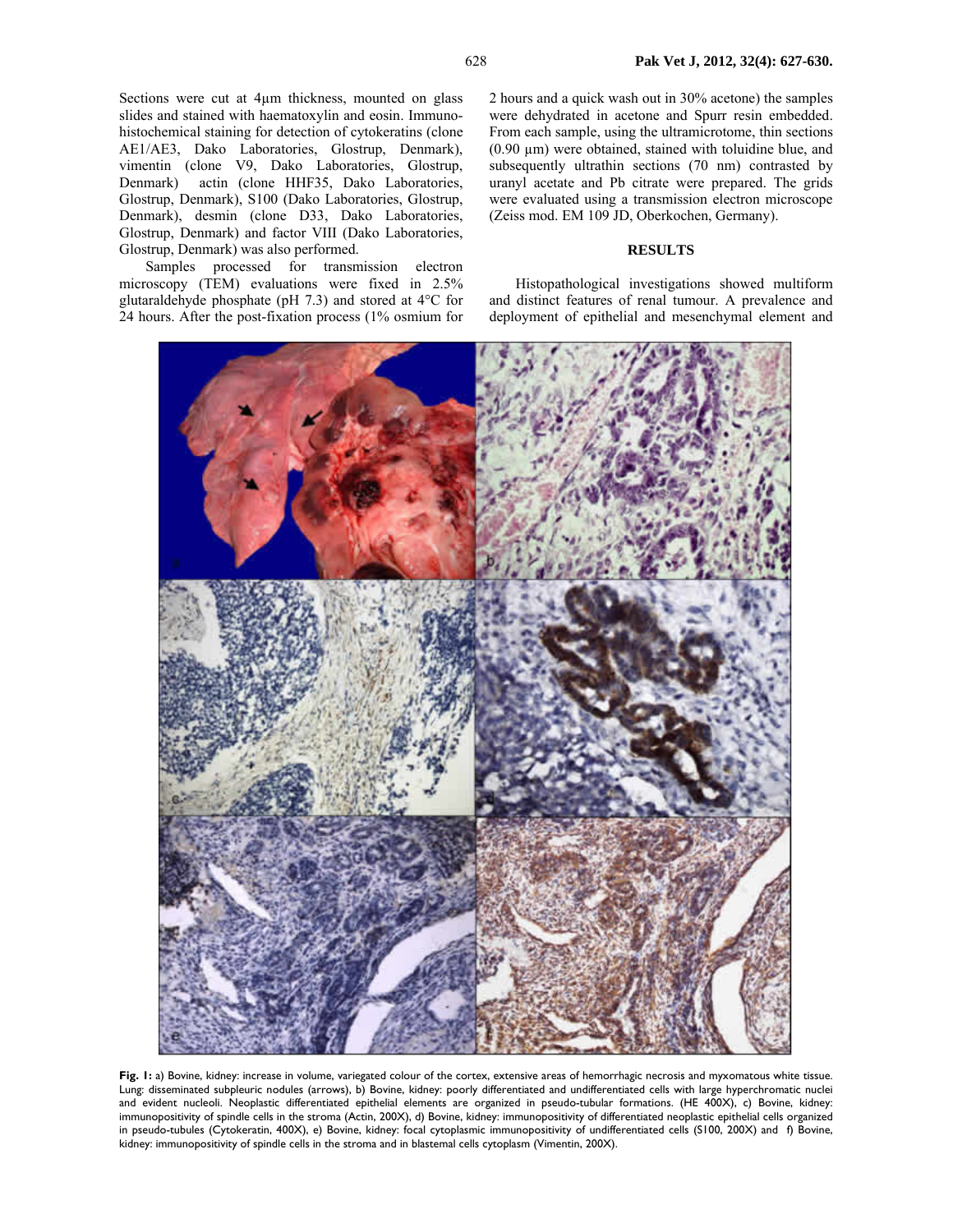

Fig. 2: a) Bovine, kidney: epithelial cells organized in irregular nests or clusters with lengthened and irregularly indented nuclei, multifocal chromatin and scanty cytoplasm (TEM, 3000X) and b) Bovine, kidney: epithelial cells organized in cords or nests, with large nuclei including clear nucleoli and cytoplasm with scanty organelles (TEM, 3000X).

hemorrhagic, necrotic and cystic areas were observed. Anaplastic and embryonal aspects were represented by poorly differentiated or undifferentiated cells with atypical mitotic figures with large hyperchromatic nuclei and evident nucleoli. Cells were organized in cords, nests or irregular clusters in the mesenchymal component, constituted of myxo-fibromatosus tissue or thick collagen bundles (Fig. 1a). Rarely, neoplastic epithelial elements were organized in pseudo-tubular formations or in rudiments that resembled primitive glomeruli, without vascularization, morphologically atypical. Histological findings in the lungs confirmed the diagnostic hypothesis of a metastatic tumour from the kidney. In pulmonary metastasis, mesenchymal stroma was scanty and it consisted of thin bundles which penetrated the neoplastic epithelial tissue (Fig. 1b). Lymphoid tissues were normal.

Spindle cells in stromal elements were positive for actin (Fig. 1c), for vimentin (Fig. 1f), and focally for S100 (Fig. 1e). Immunopositivity was also present in pseudotubular formation for cytokeratins (Fig. 1d) and for vimentin in some foci of blastemal cells cytoplasm (Fig. 1f). Immunohistochemical staining for detection of desmin and factor VIII resulted negative in both primary and metastatic tumor.

Ultrastructural findings revealed two different populations of epithelial cells: some smaller, elongated and organized in irregular nests or clusters with lengthened and irregularly indented nuclei, multifocal chromatin and scanty cytoplasm (Fig. 2a). Other cells were organized in cords or nests, with large nuclei including clear nucleoli and cytoplasm with scanty organelles (Fig. 2b).

## **DISCUSSION**

Nephroblastoma is a congenital neoplasm and it is the most common malignant primary renal neoplasm in men

(Salgado *et al*., 2010) and swine (Grieco *et al*., 2006). Characteristically, the neoplasms are unilateral, single, and are located in the cortex and extending through the capsule at one pole of the kidney, adhering to the body wall or mesentery. They usually occupy a large proportion of the affected kidney and may be large enough to compress abdominal viscera (Meuten, 2002). Even if the macroscopic findings are similar in all species (Salgado *et al*., 2010) and malignant nephroblastomas are considered rare in adult cattle, has been reported in a three year old Japanese black bull with pulmonary metastasis (Yamamoto *et al*., 2006).

Histologically tubular and glomerular differentiation may indicate a less aggressive growth, while sarcomatous, anaplastic differentiation is usually indicative of an increased likelihood of metastasis, that are anticipated if the host is a species other than swine. In our case metastasis were present in the lung and the predominant aspect of the primary tumor consisted in poorly differentiated or undifferentiated cells showing atypical mitotic figures with large hyperchromatic nuclei and evident nucleoli, confirming therefore the malignancy of the tumor.

As previously seen by light microscopy, ultrastructural findings clearly showed two different epithelial cell populations. Nephroblastomas express various immunohistochemical features depending on the cell types and levels of differentiation (Simpson *et al*., 1992; Yamamoto *et al*., 2006). Immunoreactivity for actin and vimentin is consistent with human and canine nephroblastomas. Immunohistochemical staining for detection of cytokeratins resulted negative in both primary and metastatic tumor. The latter finding is probably due to the presence of undifferentiated epithelial cells.

The diagnosis of a nephroblastoma with metastasis to the lung is a rare finding in adult cattle, and we consider that further investigations are necessary to clarify the epidemiology and pathogenesis of this tumour.